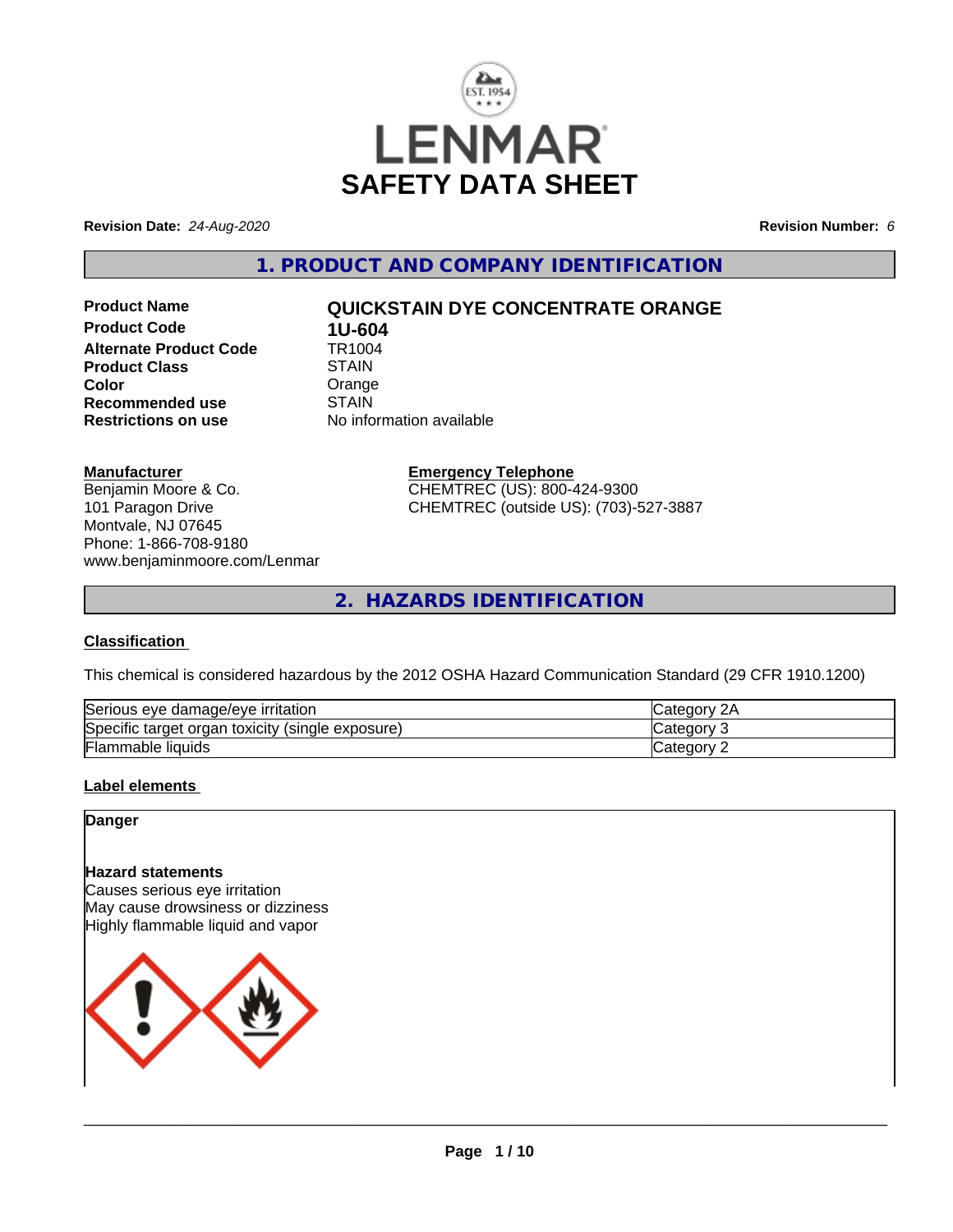# **Appearance** liquid **Odor** solvent

## **Precautionary Statements - Prevention**

Wash face, hands and any exposed skin thoroughly after handling

Avoid breathing dust/fume/gas/mist/vapors/spray

Use only outdoors or in a well-ventilated area

Keep away from heat, hot surfaces, sparks, open flames and other ignition sources. No smoking

Keep container tightly closed

Ground/bond container and receiving equipment

Use explosion-proof electrical/ventilating/lighting/equipment

Use only non-sparking tools

Take precautionary measures against static discharge

Wear protective gloves/protective clothing/eye protection/face protection

Keep cool

# **Eyes**

IF IN EYES: Rinse cautiously with water for several minutes. Remove contact lenses, if present and easy to do. Continue rinsing

 $\overline{\phantom{a}}$  ,  $\overline{\phantom{a}}$  ,  $\overline{\phantom{a}}$  ,  $\overline{\phantom{a}}$  ,  $\overline{\phantom{a}}$  ,  $\overline{\phantom{a}}$  ,  $\overline{\phantom{a}}$  ,  $\overline{\phantom{a}}$  ,  $\overline{\phantom{a}}$  ,  $\overline{\phantom{a}}$  ,  $\overline{\phantom{a}}$  ,  $\overline{\phantom{a}}$  ,  $\overline{\phantom{a}}$  ,  $\overline{\phantom{a}}$  ,  $\overline{\phantom{a}}$  ,  $\overline{\phantom{a}}$ 

If eye irritation persists: Get medical advice/attention

**Skin**

IF ON SKIN (or hair): Remove/Take off immediately all contaminated clothing. Rinse skin with water/shower **Inhalation**

IF INHALED: Remove victim to fresh air and keep at rest in a position comfortable for breathing

Call a POISON CENTER or doctor/physician if you feel unwell

**Fire**

In case of fire: Use CO2, dry chemical, or foam for extinction

## **Precautionary Statements - Storage**

Store in a well-ventilated place. Keep container tightly closed Store locked up

#### **Precautionary Statements - Disposal**

Dispose of contents/container to an approved waste disposal plant

#### **Hazards not otherwise classified (HNOC)**

Not applicable

#### **Other information**

No information available

# **3. COMPOSITION INFORMATION ON COMPONENTS**

| $Th$ $mn$     | . У                           | O.                 |
|---------------|-------------------------------|--------------------|
| ;hemical name | ∶ No                          | .                  |
| .             | um                            | 70                 |
| Acetone       | $-$<br>-n4-<br>ີນ.<br>$\cdot$ | 100<br>$QF$ .<br>ື |

# **4. FIRST AID MEASURES**

#### **Description of first aid measures**

**General Advice** If symptoms persist, call a physician. Show this safety data sheet to the doctor in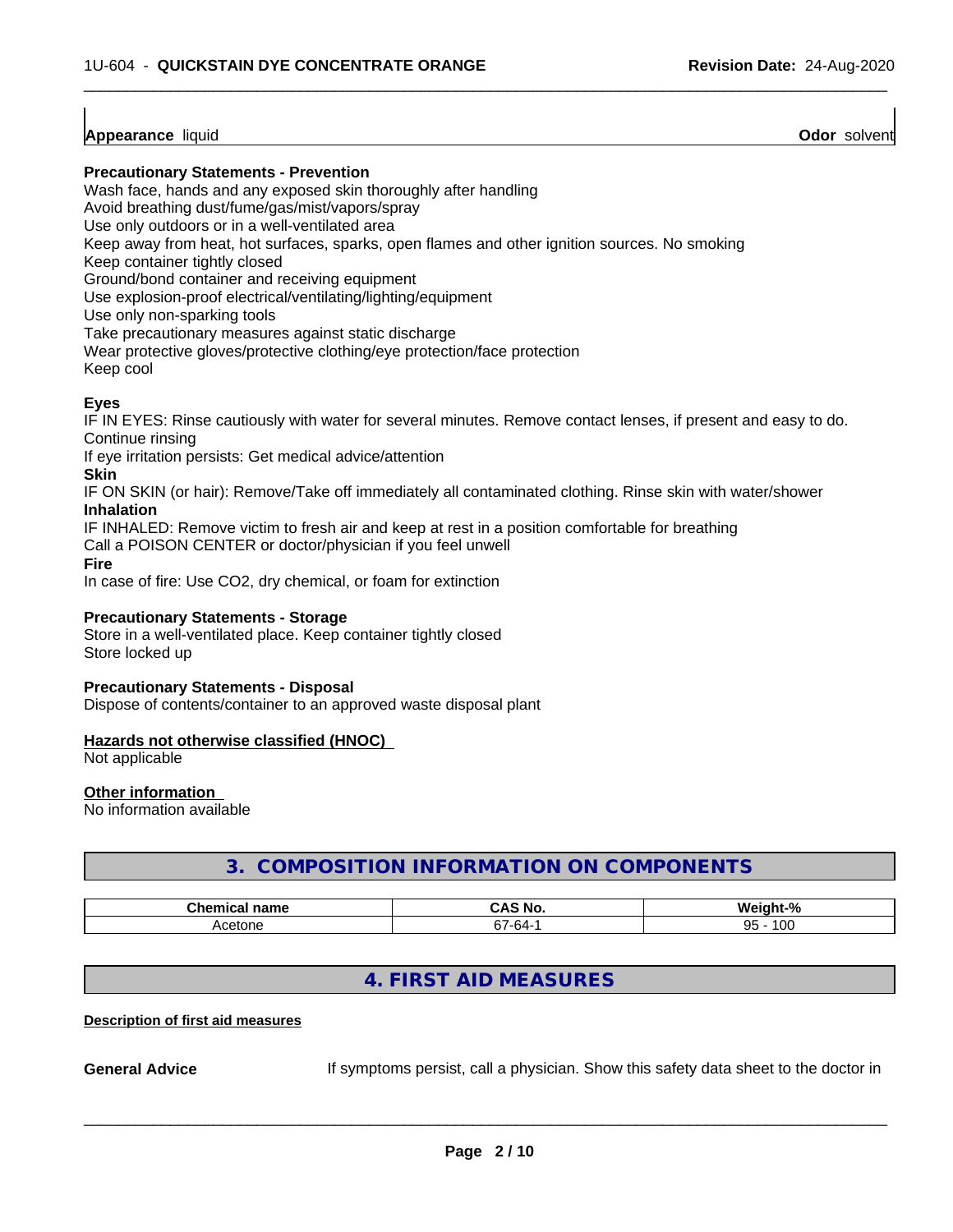attendance.

|                                                  | 5. FIRE-FIGHTING MEASURES                                                                                                                                                                                               |  |
|--------------------------------------------------|-------------------------------------------------------------------------------------------------------------------------------------------------------------------------------------------------------------------------|--|
| <b>Notes To Physician</b>                        | Treat symptomatically.                                                                                                                                                                                                  |  |
| <b>Most Important</b><br><b>Symptoms/Effects</b> | No information available.                                                                                                                                                                                               |  |
| <b>Protection Of First-Aiders</b>                | Use personal protective equipment.                                                                                                                                                                                      |  |
| Ingestion                                        | Clean mouth with water and afterwards drink plenty of water. Do not induce<br>vomiting without medical advice. Never give anything by mouth to an unconscious<br>person. Consult a physician.                           |  |
| <b>Inhalation</b>                                | Move to fresh air. If symptoms persist, call a physician.<br>If not breathing, give artificial respiration. Call a physician immediately.                                                                               |  |
| <b>Skin Contact</b>                              | Wash off immediately with soap and plenty of water removing all contaminated<br>clothes and shoes. If skin irritation persists, call a physician.                                                                       |  |
| <b>Eye Contact</b>                               | Immediately flush with plenty of water. After initial flushing, remove any contact<br>lenses and continue flushing for at least 15 minutes. Keep eye wide open while<br>rinsing. If symptoms persist, call a physician. |  |
|                                                  |                                                                                                                                                                                                                         |  |

 $\overline{\phantom{a}}$  ,  $\overline{\phantom{a}}$  ,  $\overline{\phantom{a}}$  ,  $\overline{\phantom{a}}$  ,  $\overline{\phantom{a}}$  ,  $\overline{\phantom{a}}$  ,  $\overline{\phantom{a}}$  ,  $\overline{\phantom{a}}$  ,  $\overline{\phantom{a}}$  ,  $\overline{\phantom{a}}$  ,  $\overline{\phantom{a}}$  ,  $\overline{\phantom{a}}$  ,  $\overline{\phantom{a}}$  ,  $\overline{\phantom{a}}$  ,  $\overline{\phantom{a}}$  ,  $\overline{\phantom{a}}$ 

| <b>Flammable Properties</b>                                                      | Vapors may travel considerable distance to a source of<br>ignition and flash back. Vapors may cause flash fire.                                                                                                                                                                                |
|----------------------------------------------------------------------------------|------------------------------------------------------------------------------------------------------------------------------------------------------------------------------------------------------------------------------------------------------------------------------------------------|
| <b>Suitable Extinguishing Media</b>                                              | Foam, dry powder or water. Use extinguishing measures<br>that are appropriate to local circumstances and the<br>surrounding environment.                                                                                                                                                       |
| Protective equipment and precautions for firefighters                            | As in any fire, wear self-contained breathing apparatus<br>pressure-demand, MSHA/NIOSH (approved or equivalent)<br>and full protective gear.                                                                                                                                                   |
| <b>Hazardous combustion products</b>                                             | Burning may result in carbon dioxide, carbon monoxide<br>and other combustion products of varying composition<br>which may be toxic and/or irritating.                                                                                                                                         |
| <b>Specific Hazards Arising From The Chemical</b>                                | Flammable. Flash back possible over considerable<br>distance. Keep product and empty container away from<br>heat and sources of ignition. Closed containers may<br>rupture if exposed to fire or extreme heat. Thermal<br>decomposition can lead to release of irritating gases and<br>vapors. |
| <b>Sensitivity to mechanical impact</b>                                          | No.                                                                                                                                                                                                                                                                                            |
| <b>Sensitivity to static discharge</b>                                           | Yes                                                                                                                                                                                                                                                                                            |
| <b>Flash Point Data</b><br>Flash point (°F)<br>Flash Point (°C)<br><b>Method</b> | 3<br>-16<br><b>PMCC</b>                                                                                                                                                                                                                                                                        |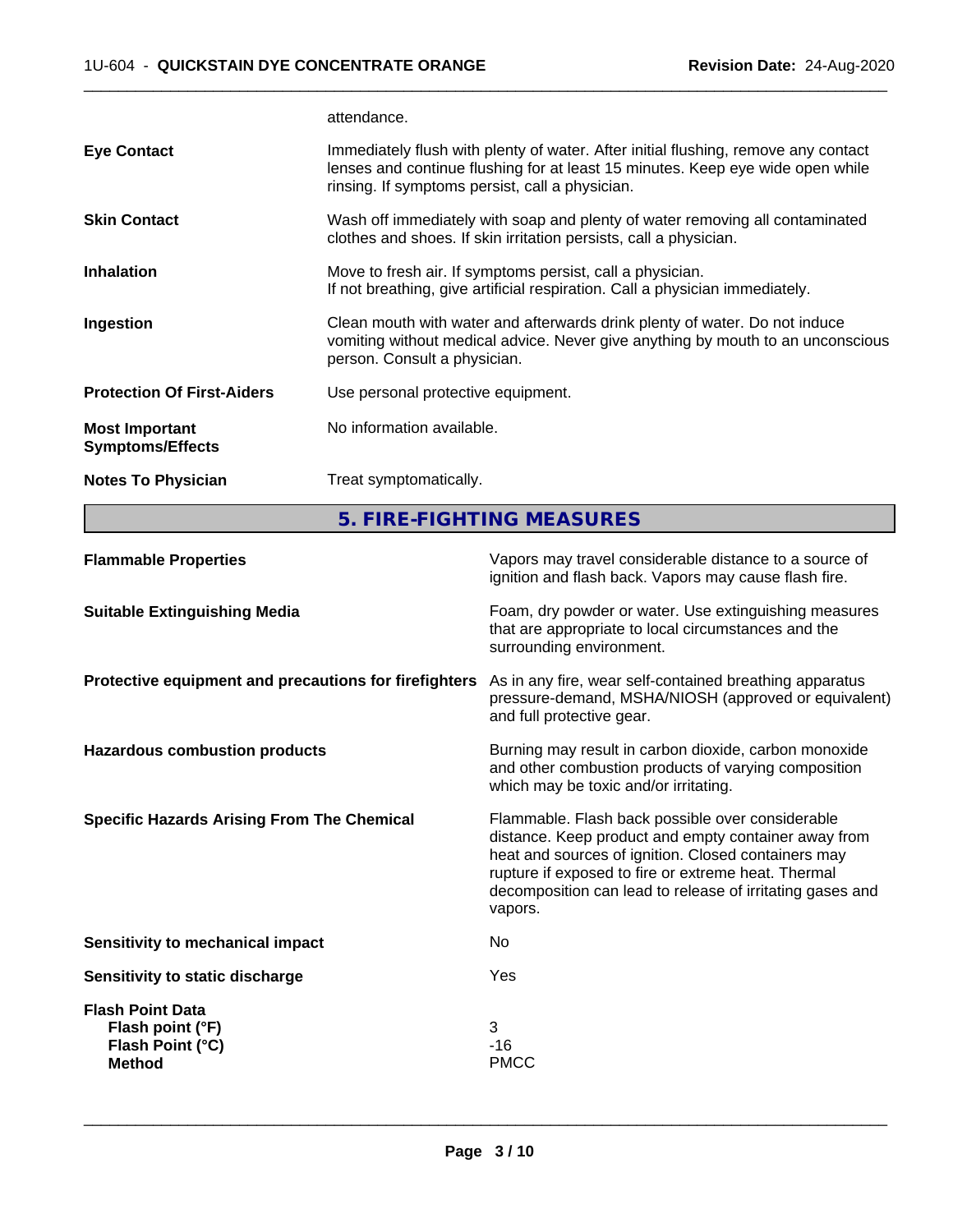#### **Flammability Limits In Air**

| Lower flammability limit:        |  |
|----------------------------------|--|
| <b>Upper flammability limit:</b> |  |

**Not available Not available** 

 $\overline{\phantom{a}}$  ,  $\overline{\phantom{a}}$  ,  $\overline{\phantom{a}}$  ,  $\overline{\phantom{a}}$  ,  $\overline{\phantom{a}}$  ,  $\overline{\phantom{a}}$  ,  $\overline{\phantom{a}}$  ,  $\overline{\phantom{a}}$  ,  $\overline{\phantom{a}}$  ,  $\overline{\phantom{a}}$  ,  $\overline{\phantom{a}}$  ,  $\overline{\phantom{a}}$  ,  $\overline{\phantom{a}}$  ,  $\overline{\phantom{a}}$  ,  $\overline{\phantom{a}}$  ,  $\overline{\phantom{a}}$ 

**NFPA Health:** 1 **Flammability:** 3 **Instability:** 0 **Special:** Not Applicable

#### **NFPA Legend**

- 0 Not Hazardous
- 1 Slightly
- 2 Moderate
- 3 High
- 4 Severe

*The ratings assigned are only suggested ratings, the contractor/employer has ultimate responsibilities for NFPA ratings where this system is used.*

*Additional information regarding the NFPA rating system is available from the National Fire Protection Agency (NFPA) at www.nfpa.org.*

# **6. ACCIDENTAL RELEASE MEASURES**

| <b>Personal Precautions</b>      | Remove all sources of ignition. Take precautions to prevent flashback. Ground<br>and bond all containers and handling equipment. Take precautionary measures<br>against static discharges. Ensure adequate ventilation. Avoid contact with skin,<br>eyes and clothing. Use personal protective equipment.  |
|----------------------------------|------------------------------------------------------------------------------------------------------------------------------------------------------------------------------------------------------------------------------------------------------------------------------------------------------------|
| <b>Other Information</b>         | Prevent further leakage or spillage if safe to do so. Do not allow material to<br>contaminate ground water system. Prevent product from entering drains. Do not<br>flush into surface water or sanitary sewer system. Local authorities should be<br>advised if significant spillages cannot be contained. |
| <b>Environmental precautions</b> | See Section 12 for additional Ecological Information.                                                                                                                                                                                                                                                      |
| <b>Methods for Cleaning Up</b>   | Dam up. Soak up with inert absorbent material. Use a non-sparking or explosion<br>proof means to transfer material to a sealed, appropriate container for disposal.<br>Clean contaminated surface thoroughly.                                                                                              |
|                                  |                                                                                                                                                                                                                                                                                                            |

**7. HANDLING AND STORAGE**

| Handling                      | Avoid contact with skin, eyes and clothing. Wear personal protective equipment.<br>Do not breathe vapors or spray mist. Use only in ventilated areas. Prevent vapor<br>build-up by providing adequate ventilation during and after use.                                                                                                                                                                                                        |
|-------------------------------|------------------------------------------------------------------------------------------------------------------------------------------------------------------------------------------------------------------------------------------------------------------------------------------------------------------------------------------------------------------------------------------------------------------------------------------------|
|                               | Take precautionary measures against static discharges. To avoid ignition of<br>vapors by static electricity discharge, all metal parts of the equipment must be<br>grounded. Keep away from heat, sparks and flame. Do not smoke. Extinguish all<br>flames and pilot lights, and turn off stoves, heaters, electric motors and other<br>sources of ignition during use and until all vapors are gone. Ignition and/or flash<br>back may occur. |
| <b>Storage</b>                | Keep containers tightly closed in a dry, cool and well-ventilated place. Keep away<br>from heat. Keep away from open flames, hot surfaces and sources of ignition.<br>Keep in properly labeled containers. Keep out of the reach of children.                                                                                                                                                                                                  |
| <b>Incompatible Materials</b> | Incompatible with strong acids and bases and strong oxidizing agents.                                                                                                                                                                                                                                                                                                                                                                          |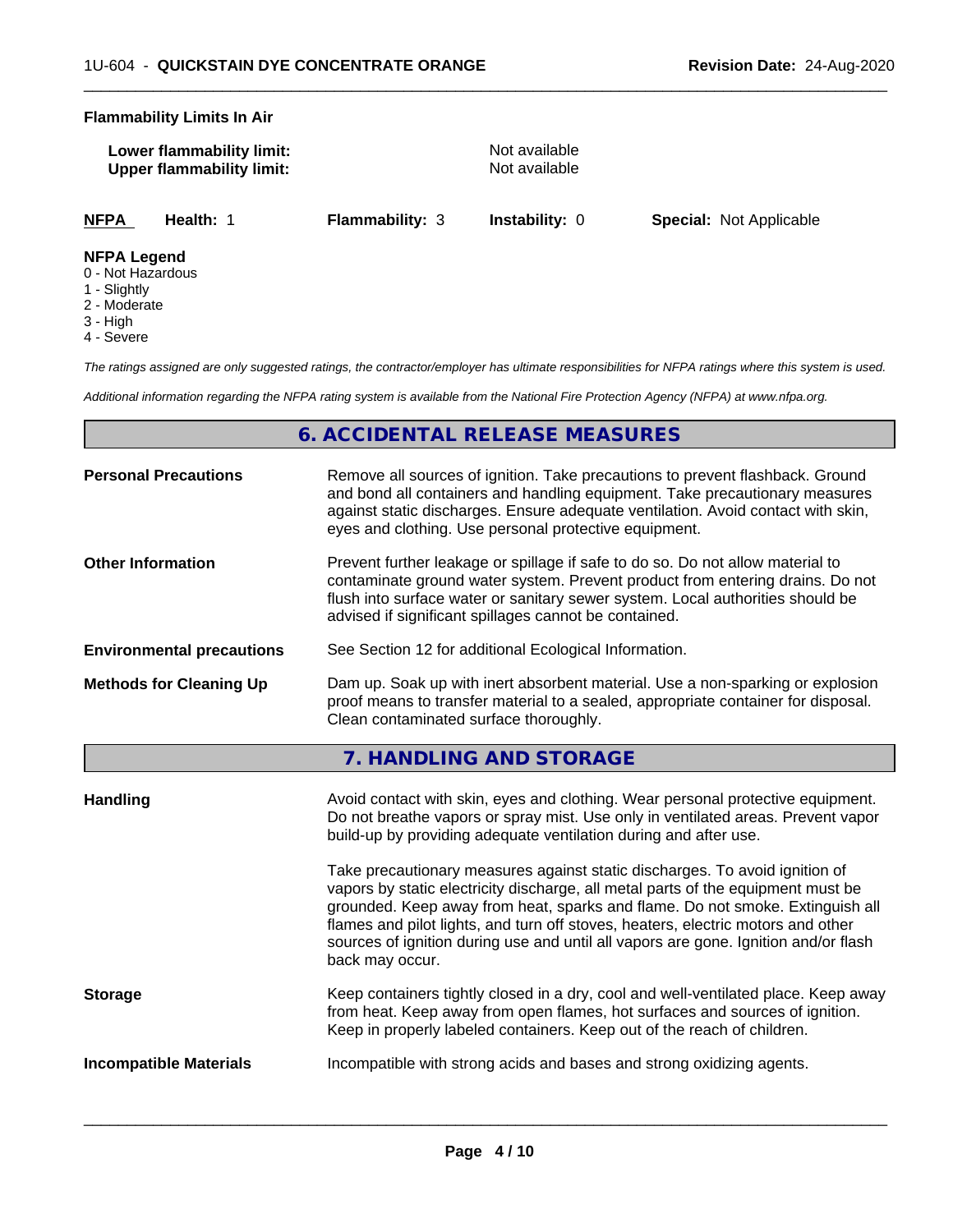**Technical measures/Precautions**Ensure adequate ventilation. Use only where airflow will keep vapors from building up in or near the work area in adjoining rooms. Comply with all national, state, and local codes pertaining to the storage, handling, dispensing and disposal of flammable liquids.

> Dissipate static electricity during transfer by grounding and bonding containers and equipment before transferring material. All equipment should be non-sparking and explosion proof. Use explosion proof electrical equipment for ventilation, lighting and material handling.

 $\overline{\phantom{a}}$  ,  $\overline{\phantom{a}}$  ,  $\overline{\phantom{a}}$  ,  $\overline{\phantom{a}}$  ,  $\overline{\phantom{a}}$  ,  $\overline{\phantom{a}}$  ,  $\overline{\phantom{a}}$  ,  $\overline{\phantom{a}}$  ,  $\overline{\phantom{a}}$  ,  $\overline{\phantom{a}}$  ,  $\overline{\phantom{a}}$  ,  $\overline{\phantom{a}}$  ,  $\overline{\phantom{a}}$  ,  $\overline{\phantom{a}}$  ,  $\overline{\phantom{a}}$  ,  $\overline{\phantom{a}}$ 

**8. EXPOSURE CONTROLS/PERSONAL PROTECTION**

#### **Exposure Limits**

| <b>Chemical name</b> | <b>ACGIH</b><br>$\mathbf{L}$ | <b>OSHA PEL</b>                |
|----------------------|------------------------------|--------------------------------|
| Acetone              | STEL: 500 ppm                | <b>TWA</b><br>1000<br>J ppm -  |
|                      | TWA: 250 ppm                 | TWA<br>$2400 \; \text{ma/m}^3$ |

**Legend**

ACGIH - American Conference of Governmental Industrial Hygienists Exposure Limits OSHA - Occupational Safety & Health Administration Exposure Limits N/E - Not Established

| Appropriate engineering<br>controls  |                                                                                                                                                                                                                                                                                                                                                                     |
|--------------------------------------|---------------------------------------------------------------------------------------------------------------------------------------------------------------------------------------------------------------------------------------------------------------------------------------------------------------------------------------------------------------------|
| <b>Engineering Measures</b>          | Ensure adequate ventilation, especially in confined areas.                                                                                                                                                                                                                                                                                                          |
| <b>Personal Protective Equipment</b> |                                                                                                                                                                                                                                                                                                                                                                     |
| <b>Eye/Face Protection</b>           | Safety glasses with side-shields. If splashes are likely to occur, wear:. Tightly<br>fitting safety goggles.                                                                                                                                                                                                                                                        |
| <b>Skin Protection</b>               | Long sleeved clothing. Protective gloves.                                                                                                                                                                                                                                                                                                                           |
| <b>Respiratory Protection</b>        | Use only with adequate ventilation. In operations where exposure limits are<br>exceeded, use a NIOSH approved respirator that has been selected by a<br>technically qualified person for the specific work conditions. When spraying the<br>product or applying in confined areas, wear a NIOSH approved respirator<br>specified for paint spray or organic vapors. |
| <b>Hygiene Measures</b>              | Avoid contact with skin, eyes and clothing. Remove and wash contaminated<br>clothing before re-use. Wash thoroughly after handling.                                                                                                                                                                                                                                 |

# **9. PHYSICAL AND CHEMICAL PROPERTIES**

| liquid                   |
|--------------------------|
| solvent                  |
| No information available |
| $6.65 - 6.75$            |
| $0.79 - 0.81$            |
| No information available |
| No information available |
| No information available |
| No information available |
| No information available |
| No information available |
| No information available |
|                          |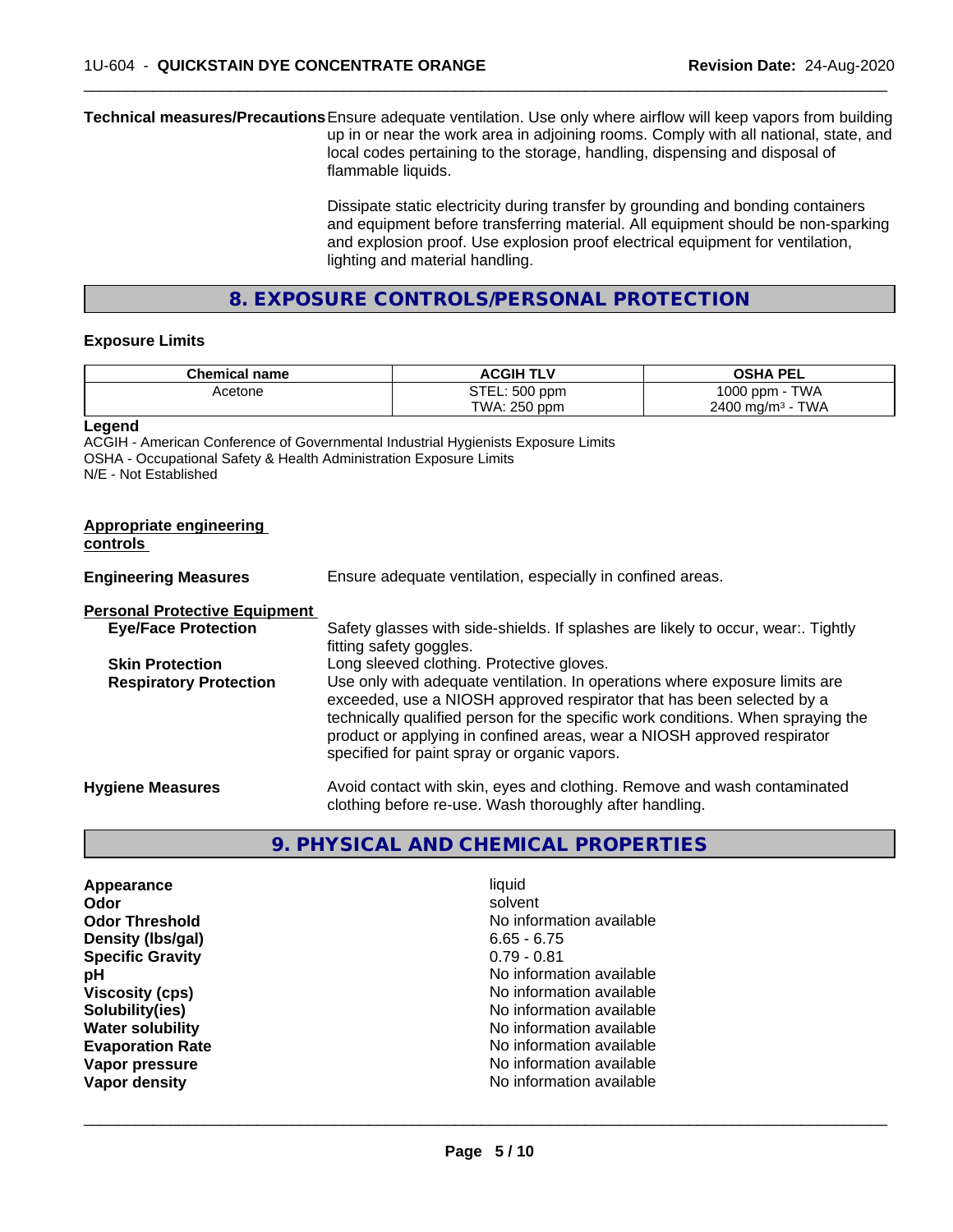| Wt. % Solids                         | $0 - 10$                 |
|--------------------------------------|--------------------------|
| Vol. % Solids                        | $0 - 10$                 |
| Wt. % Volatiles                      | $90 - 100$               |
| Vol. % Volatiles                     | $90 - 100$               |
| <b>VOC Regulatory Limit (g/L)</b>    | 0                        |
| <b>Boiling Point (°F)</b>            | 136                      |
| <b>Boiling Point (°C)</b>            | 58                       |
| Freezing point (°F)                  | No information available |
| <b>Freezing Point (°C)</b>           | No information available |
| Flash point (°F)                     | 3                        |
| Flash Point (°C)                     | -16                      |
| <b>Method</b>                        | <b>PMCC</b>              |
| Flammability (solid, gas)            | Not applicable           |
| <b>Upper flammability limit:</b>     | No information available |
| Lower flammability limit:            | No information available |
| <b>Autoignition Temperature (°F)</b> | No information available |
| <b>Autoignition Temperature (°C)</b> | No information available |
| Decomposition Temperature (°F)       | No information available |
| Decomposition Temperature (°C)       | No information available |
| <b>Partition coefficient</b>         | No information available |
|                                      |                          |

 $\overline{\phantom{a}}$  ,  $\overline{\phantom{a}}$  ,  $\overline{\phantom{a}}$  ,  $\overline{\phantom{a}}$  ,  $\overline{\phantom{a}}$  ,  $\overline{\phantom{a}}$  ,  $\overline{\phantom{a}}$  ,  $\overline{\phantom{a}}$  ,  $\overline{\phantom{a}}$  ,  $\overline{\phantom{a}}$  ,  $\overline{\phantom{a}}$  ,  $\overline{\phantom{a}}$  ,  $\overline{\phantom{a}}$  ,  $\overline{\phantom{a}}$  ,  $\overline{\phantom{a}}$  ,  $\overline{\phantom{a}}$ 

# **10. STABILITY AND REACTIVITY**

| <b>Reactivity</b>                       | No data available                                                                                                         |
|-----------------------------------------|---------------------------------------------------------------------------------------------------------------------------|
| <b>Chemical Stability</b>               | Stable under normal conditions. Hazardous polymerisation<br>does not occur.                                               |
| <b>Conditions to avoid</b>              | Keep away from open flames, hot surfaces, static<br>electricity and sources of ignition. Sparks. Elevated<br>temperature. |
| <b>Incompatible Materials</b>           | Incompatible with strong acids and bases and strong<br>oxidizing agents.                                                  |
| <b>Hazardous Decomposition Products</b> | Thermal decomposition can lead to release of irritating<br>gases and vapors.                                              |
| Possibility of hazardous reactions      | None under normal conditions of use.                                                                                      |

**11. TOXICOLOGICAL INFORMATION**

**Product Information**

#### **Information on likely routes of exposure**

**Principal Routes of Exposure** Eye contact, skin contact and inhalation.

**Acute Toxicity** 

**Product Information** Repeated or prolonged exposure to organic solvents may lead to permanent brain and nervous system damage. Intentional misuse by deliberately concentrating and inhaling vapors may be harmful or fatal.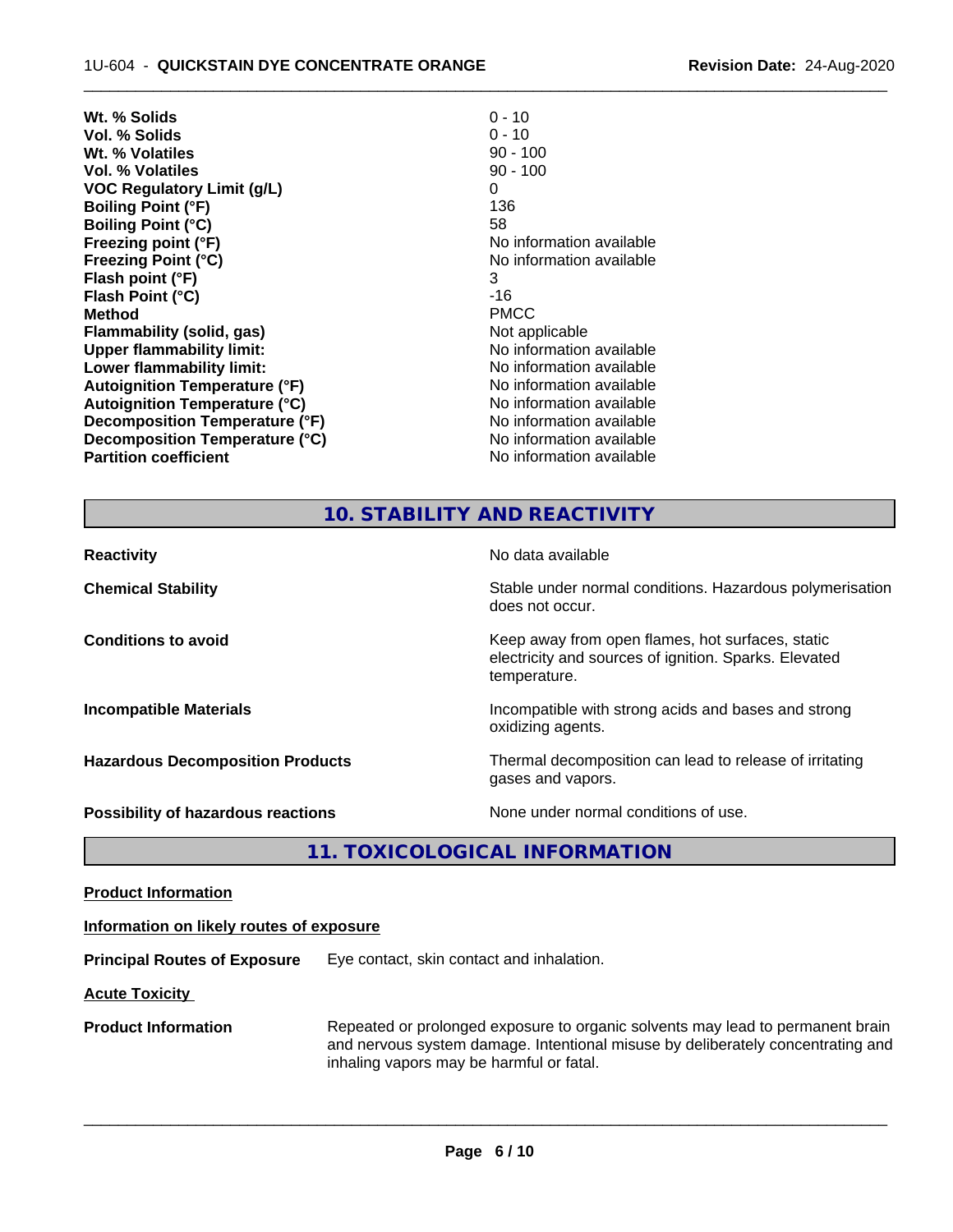## **Symptoms related to the physical,chemical and toxicological characteristics**

| <b>Symptoms</b>                 | No information available                                                                                                                                                                                                                            |  |  |
|---------------------------------|-----------------------------------------------------------------------------------------------------------------------------------------------------------------------------------------------------------------------------------------------------|--|--|
|                                 | Delayed and immediate effects as well as chronic effects from short and long-term exposure                                                                                                                                                          |  |  |
| Eye contact                     | Contact with eyes may cause irritation.                                                                                                                                                                                                             |  |  |
| <b>Skin contact</b>             | May cause skin irritation and/or dermatitis. Prolonged skin contact may defat the                                                                                                                                                                   |  |  |
|                                 | skin and produce dermatitis.                                                                                                                                                                                                                        |  |  |
| Ingestion                       | Harmful if swallowed. Ingestion may cause irritation to mucous membranes. Small<br>amounts of this product aspirated into the respiratory system during ingestion or<br>vomiting may cause mild to severe pulmonary injury, possibly progressing to |  |  |
|                                 | death.                                                                                                                                                                                                                                              |  |  |
| <b>Inhalation</b>               | Harmful by inhalation. High vapor / aerosol concentrations are irritating to the<br>eyes, nose, throat and lungs and may cause headaches, dizziness, drowsiness,                                                                                    |  |  |
|                                 | unconsciousness, and other central nervous system effects.                                                                                                                                                                                          |  |  |
| <b>Sensitization</b>            | No information available                                                                                                                                                                                                                            |  |  |
| <b>Neurological Effects</b>     | No information available.                                                                                                                                                                                                                           |  |  |
| <b>Mutagenic Effects</b>        | No information available.                                                                                                                                                                                                                           |  |  |
| <b>Reproductive Effects</b>     | No information available.                                                                                                                                                                                                                           |  |  |
| <b>Developmental Effects</b>    | No information available.                                                                                                                                                                                                                           |  |  |
| <b>Target organ effects</b>     | No information available.                                                                                                                                                                                                                           |  |  |
| <b>STOT - repeated exposure</b> | Causes damage to organs through prolonged or repeated exposure if inhaled,<br>May cause disorder and damage to the, liver, kidney, spleen, blood.                                                                                                   |  |  |
| <b>STOT - single exposure</b>   | May cause disorder and damage to the, Respiratory system, Central nervous<br>system.                                                                                                                                                                |  |  |
| Other adverse effects           | No information available.                                                                                                                                                                                                                           |  |  |
| <b>Aspiration Hazard</b>        | May be harmful if swallowed and enters airways. Small amounts of this product<br>aspirated into the respiratory system during ingestion or vomiting may cause mild<br>to severe pulmonary injury, possibly progressing to death.                    |  |  |

 $\overline{\phantom{a}}$  ,  $\overline{\phantom{a}}$  ,  $\overline{\phantom{a}}$  ,  $\overline{\phantom{a}}$  ,  $\overline{\phantom{a}}$  ,  $\overline{\phantom{a}}$  ,  $\overline{\phantom{a}}$  ,  $\overline{\phantom{a}}$  ,  $\overline{\phantom{a}}$  ,  $\overline{\phantom{a}}$  ,  $\overline{\phantom{a}}$  ,  $\overline{\phantom{a}}$  ,  $\overline{\phantom{a}}$  ,  $\overline{\phantom{a}}$  ,  $\overline{\phantom{a}}$  ,  $\overline{\phantom{a}}$ 

### **Numerical measures of toxicity**

#### **The following values are calculated based on chapter 3.1 of the GHS document**

| <b>ATEmix (oral)</b>          | 6100 mg/ka |
|-------------------------------|------------|
| <b>ATEmix (dermal)</b>        | 3155 mg/kg |
| ATEmix (inhalation-dust/mist) | 105.4 ma/L |

#### **Component Information**

| Chemical name | Oral LD50           | Dermal LD50           | <b>Inhalation LC50</b>                  |
|---------------|---------------------|-----------------------|-----------------------------------------|
| Acetone       | Rat<br>= 5800 mg/kg | Rabbit<br>15700 mg/kg | (Rat)8 h<br>$= 50100$ mg/m <sup>3</sup> |
| 67-64-1       |                     |                       |                                         |

# **Chronic Toxicity**

#### **Carcinogenicity**

*There are no known carcinogenic chemicals in this product above reportable levels.*

# **12. ECOLOGICAL INFORMATION**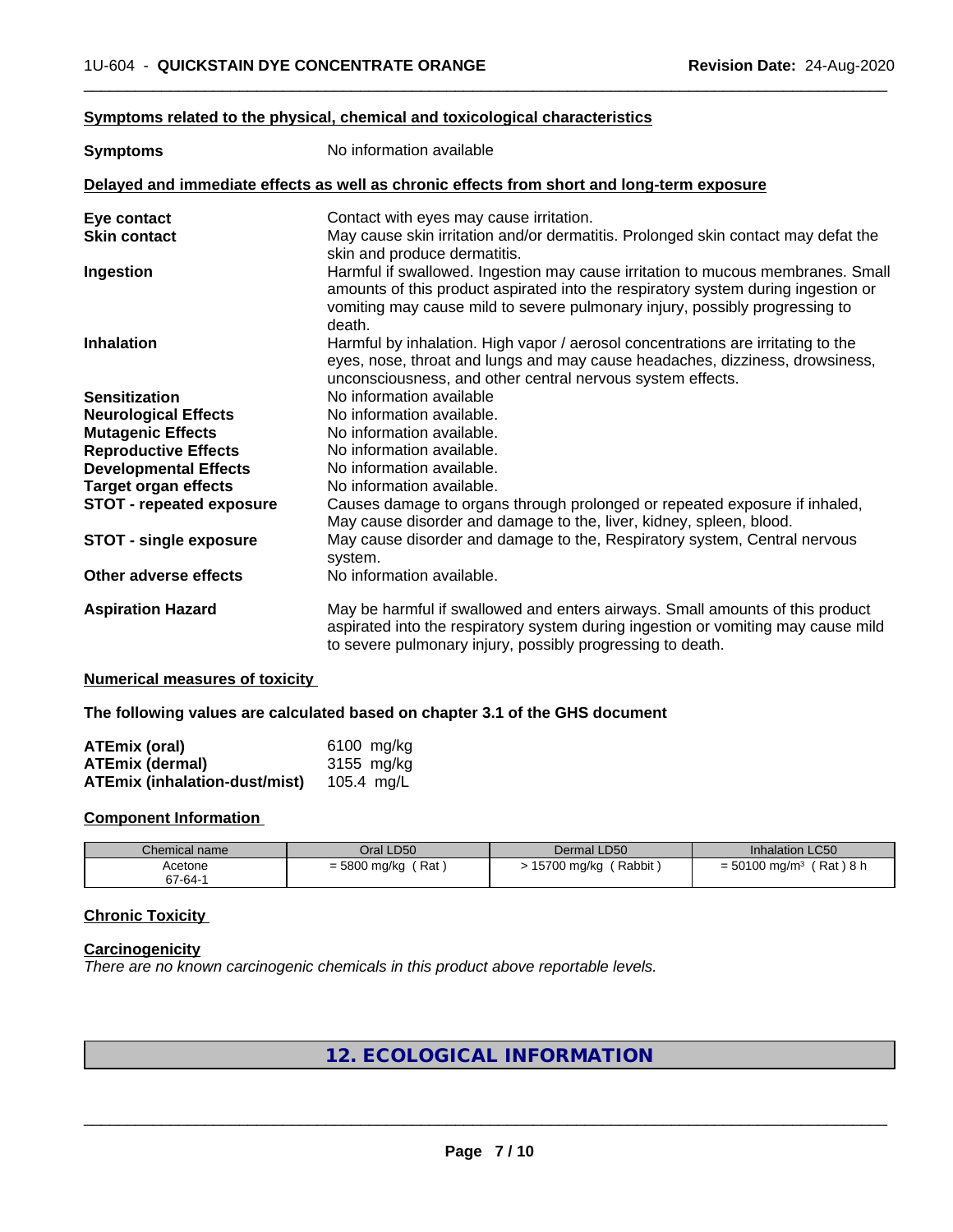$\overline{\phantom{a}}$  ,  $\overline{\phantom{a}}$  ,  $\overline{\phantom{a}}$  ,  $\overline{\phantom{a}}$  ,  $\overline{\phantom{a}}$  ,  $\overline{\phantom{a}}$  ,  $\overline{\phantom{a}}$  ,  $\overline{\phantom{a}}$  ,  $\overline{\phantom{a}}$  ,  $\overline{\phantom{a}}$  ,  $\overline{\phantom{a}}$  ,  $\overline{\phantom{a}}$  ,  $\overline{\phantom{a}}$  ,  $\overline{\phantom{a}}$  ,  $\overline{\phantom{a}}$  ,  $\overline{\phantom{a}}$ 

# **Ecotoxicity Effects**

The environmental impact of this product has not been fully investigated.

## **Product Information**

## **Acute Toxicity to Fish**

No information available

#### **Acute Toxicity to Aquatic Invertebrates**

No information available

#### **Acute Toxicity to Aquatic Plants**

No information available

#### **Persistence / Degradability**

No information available.

#### **Bioaccumulation**

There is no data for this product.

#### **Mobility in Environmental Media**

No information available.

# **Ozone**

Not applicable

# **Component Information**

#### **Acute Toxicity to Fish**

**Acetone** LC50: 8300 (Bluegill - 96 hr.) mg/L

### **Acute Toxicity to Aquatic Invertebrates**

Acetone EC50: 12600 mg/L (Daphnia magna - 48 hr.)

#### **Acute Toxicity to Aquatic Plants**

No information available

|                                | 13. DISPOSAL CONSIDERATIONS                                                                                                                                                                                               |
|--------------------------------|---------------------------------------------------------------------------------------------------------------------------------------------------------------------------------------------------------------------------|
| <b>Waste Disposal Method</b>   | Dispose of in accordance with federal, state, and local regulations. Local<br>requirements may vary, consult your sanitation department or state-designated<br>environmental protection agency for more disposal options. |
| <b>Empty Container Warning</b> | Emptied containers may retain product residue. Follow label warnings even after<br>container is emptied. Residual vapors may explode on ignition.                                                                         |
|                                | 14. TRANSPORT INFORMATION                                                                                                                                                                                                 |

**DOT**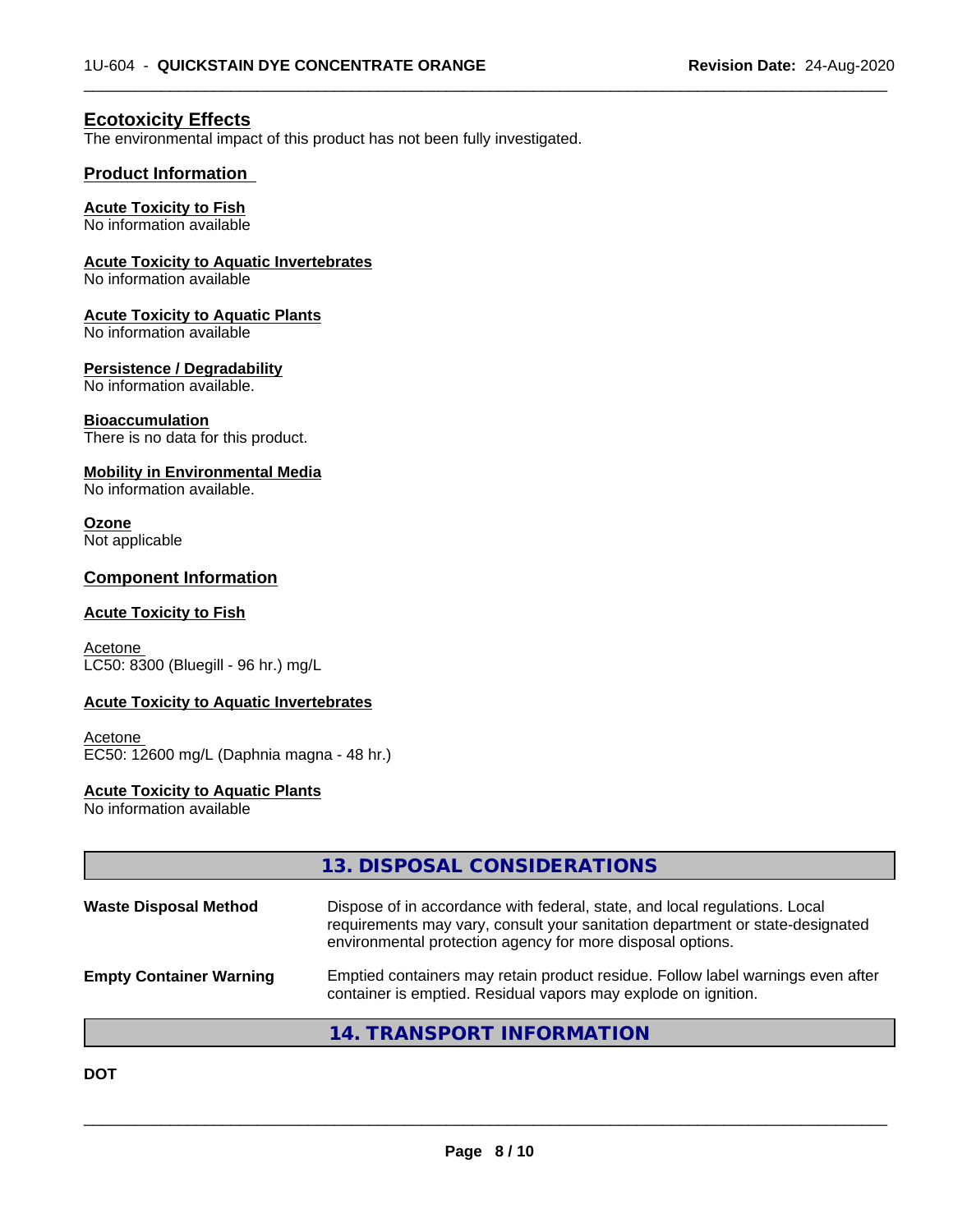| <b>Proper Shipping Name</b><br><b>Hazard class</b><br>UN-No.<br><b>Packing Group</b><br><b>Description</b> | <b>PAINT</b><br>3<br>UN1263<br>Ш<br>UN1263, PAINT, 3, II |
|------------------------------------------------------------------------------------------------------------|----------------------------------------------------------|
| ICAO / IATA                                                                                                | Contact the preparer for further information.            |
| IMDG / IMO                                                                                                 | Contact the preparer for further information.            |
|                                                                                                            | 15. REGULATORY INFORMATION                               |

 $\overline{\phantom{a}}$  ,  $\overline{\phantom{a}}$  ,  $\overline{\phantom{a}}$  ,  $\overline{\phantom{a}}$  ,  $\overline{\phantom{a}}$  ,  $\overline{\phantom{a}}$  ,  $\overline{\phantom{a}}$  ,  $\overline{\phantom{a}}$  ,  $\overline{\phantom{a}}$  ,  $\overline{\phantom{a}}$  ,  $\overline{\phantom{a}}$  ,  $\overline{\phantom{a}}$  ,  $\overline{\phantom{a}}$  ,  $\overline{\phantom{a}}$  ,  $\overline{\phantom{a}}$  ,  $\overline{\phantom{a}}$ 

# **International Inventories**

| <b>TSCA: United States</b> | Yes - All components are listed or exempt. |
|----------------------------|--------------------------------------------|
| <b>DSL: Canada</b>         | No - Not all of the components are listed. |
|                            | One or more component is listed on NDSL.   |

# **Federal Regulations**

| SARA 311/312 hazardous categorization |     |  |
|---------------------------------------|-----|--|
| Acute health hazard                   | Yes |  |
| Chronic Health Hazard                 | Nο  |  |
| Fire hazard                           | Yes |  |
| Sudden release of pressure hazard     | Nο  |  |

Reactive Hazard No. No. 2014

#### **SARA 313**

Section 313 of Title III of the Superfund Amendments and Reauthorization Act of 1986 (SARA). This product contains a chemical or chemicals which are subject to the reporting requirements of the Act and Title 40 of the Code of Federal Regulations, Part 372:

*None*

#### **Clean Air Act,Section 112 Hazardous Air Pollutants (HAPs) (see 40 CFR 61)**

This product contains the following HAPs:

*None*

# **US State Regulations**

## **California Proposition 65**

**AVIMARNING:** Cancer and Reproductive Harm– www.P65warnings.ca.gov

#### **State Right-to-Know**

| <b>Chemical name</b> | <b>Massachusetts</b> | <b>New Jersey</b> | Pennsylvania |
|----------------------|----------------------|-------------------|--------------|
| Acetone              |                      |                   |              |
| Benzene              |                      |                   |              |
| Chromium (III)       |                      |                   |              |